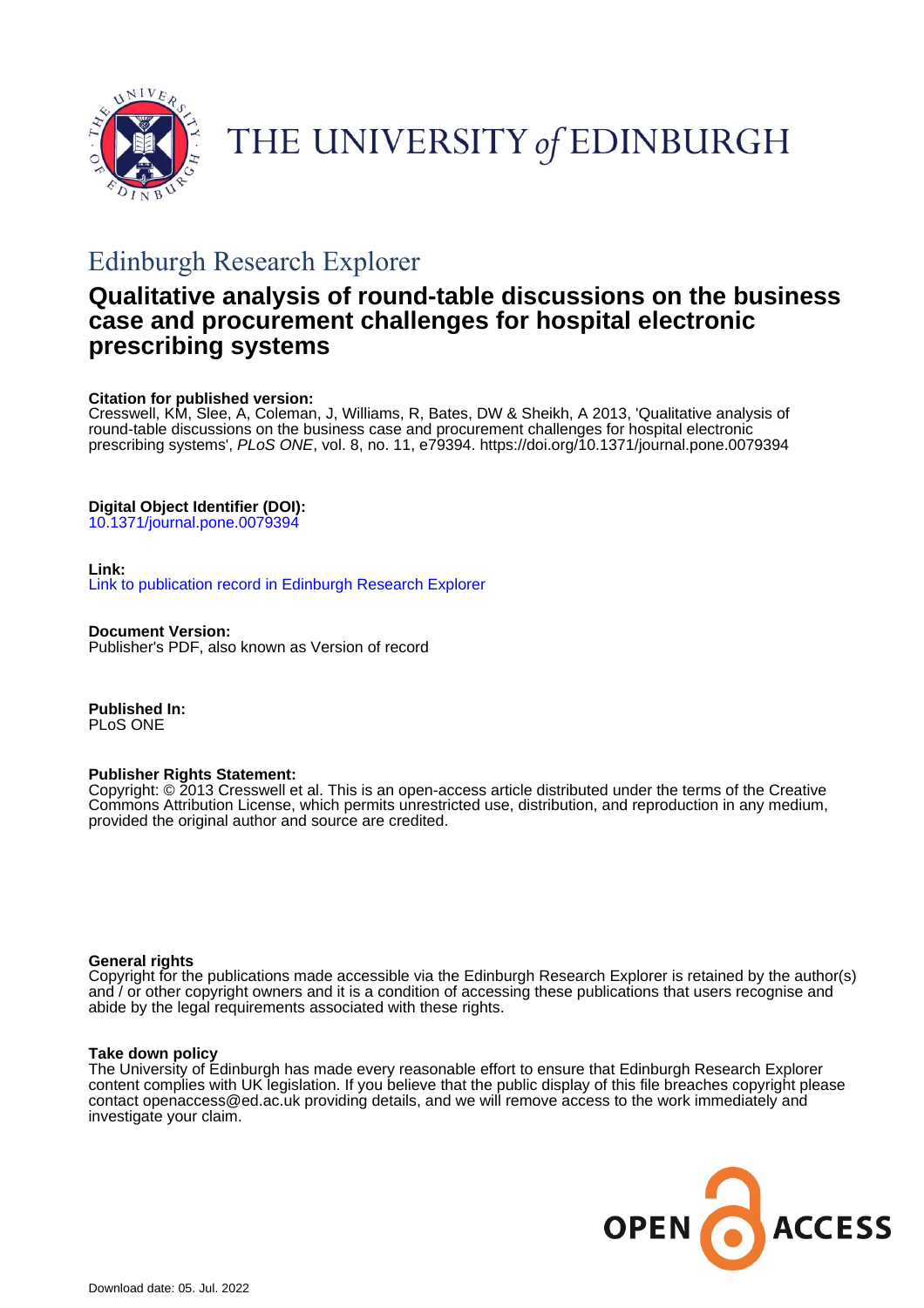## Qualitative Analysis of Round-Table Discussions on the Business Case and Procurement Challenges for Hospital Electronic Prescribing Systems

## Kathrin M. Cresswell<sup>1</sup>\*, Ann Slee<sup>2</sup>, Jamie Coleman<sup>3</sup>, Robin Williams<sup>4</sup>, David W. Bates<sup>5</sup>, Aziz Sheikh<sup>6,7</sup>

1 The School of Health in Social Science, The University of Edinburgh, Edinburgh, United Kingdom, 2 eHealth Research Group, Centre for Population Health Sciences, The University of Edinburgh, Edinburgh, United Kingdom, 3 School of Clinical and Experimental Medicine, University of Birmingham, Edgbaston, United Kingdom, 4 Institute for the Study of Science, Technology and Innovation, The University of Edinburgh, Edinburgh, United Kingdom, 5 Department of Medicine, Brigham and Women's Hospital, Division of General Internal Medicine and Primary Care, Boston, Massachusetts, United States of America, 6 eHealth Research Group, Centre for Population Health Sciences, The University of Edinburgh, Edinburgh, United Kingdom, 7 Division of General Internal Medicine and Primary Care, Brigham and Women's Hospital/Harvard Medical School, Boston, Massachusetts, United States of America

### Abstract

Objectives: There is a pressing need to understand the challenges surrounding procurement of and business case development for hospital electronic prescribing systems, and to identify possible strategies to enhance the efficiency of these processes in order to assist strategic decision making.

Materials and Methods: We organized eight multi-disciplinary round-table discussions in the United Kingdom. Participants included policy makers, representatives from hospitals, system developers, academics, and patients. Each discussion was digitally audio-recorded, transcribed verbatim and, together with accompanying field notes, analyzed thematically with NVivo9.

Results: We drew on data from 17 participants (approximately eight per roundtable), six hours of discussion, and 15 pages of field notes. Key challenges included silo planning with systems not being considered as part of an integrated organizational information technology strategy, lack of opportunity for interactions between customers and potential suppliers, lack of support for hospitals in choosing appropriate systems, difficulty of balancing structured planning with flexibility, and the on-going challenge of distinguishing "wants" and aspirations from organizational "needs".

Discussion and conclusions: Development of business cases for major investments in information technology does not take place in an organizational vacuum. Building on previously identified potentially transferable dimensions to the development and execution of business cases surrounding measurements of costs/benefits and risk management, we have identified additional components relevant to ePrescribing systems. These include: considerations surrounding strategic context, case for change and objectives, future service requirements and options appraisal, capital and revenue implications, timescale and deliverability, and risk analysis and management.

Citation: Cresswell KM, Slee A, Coleman J, Williams R, Bates DW, et al. (2013) Qualitative Analysis of Round-Table Discussions on the Business Case and Procurement Challenges for Hospital Electronic Prescribing Systems. PLoS ONE 8(11): e79394. doi:10.1371/journal.pone.0079394

Editor: Peter M. A. van Ooijen, University of Groningen, University Medical Center Groningen, Netherlands

Received July 25, 2013; Accepted October 1, 2013; Published November 19, 2013

Copyright: © 2013 Cresswell et al. This is an open-access article distributed under the terms of the Creative Commons Attribution License, which permits unrestricted use, distribution, and reproduction in any medium, provided the original author and source are credited.

Funding: This article has drawn on a programme of independent research funded by the National Institute for Health Research (NIHR) under its Programme Grants for Applied Research scheme (RP-PG 1209-10099). The views expressed are those of the author(s) and not necessarily those of the NHS, the NIHR or the Department of Health. AS is supported by The Commonwealth Fund, a private independent foundation based in New York City. The views presented here are those of the author and not necessarily those of The Commonwealth Fund, its directors, officers, or staff. The funders had no role in study design, data collection and analysis, decision to publish, or preparation of the manuscript.

Competing Interests: The authors have declared that no competing interests exist.

\* E-mail: kathrin.beyer@ed.ac.uk

#### Introduction

Hospital electronic prescribing (henceforth referred to as ePrescribing) systems are being implemented by healthcare organizations in an attempt to improve the safety, quality, and efficiency of the medication use process [1–4]. In the United Kingdom (UK), these are commonly understood as systems designed to facilitate the processes of medication prescribing, ordering, transmitting, dispensing, administering, and monitoring.

Such systems are being increasingly considered and implemented in much of the economically-developed world, especially in the

United States (US), where computerized prescribing in hospitals is a key requirement in achieving meaningful use [5]. The pace of implementation has been slower in other countries – including the UK – but the challenges faced are often similar. For example, implementations are often associated with significant changes to organizational functioning and ways of working [6,7].

As with any large organizational change initiative involving a major financial outlay, business cases are utilized to outline the underlying reasoning for ePrescribing implementations, including expected investments, benefits and timeframes [8]. This typically also includes the justification for desired changes tailored to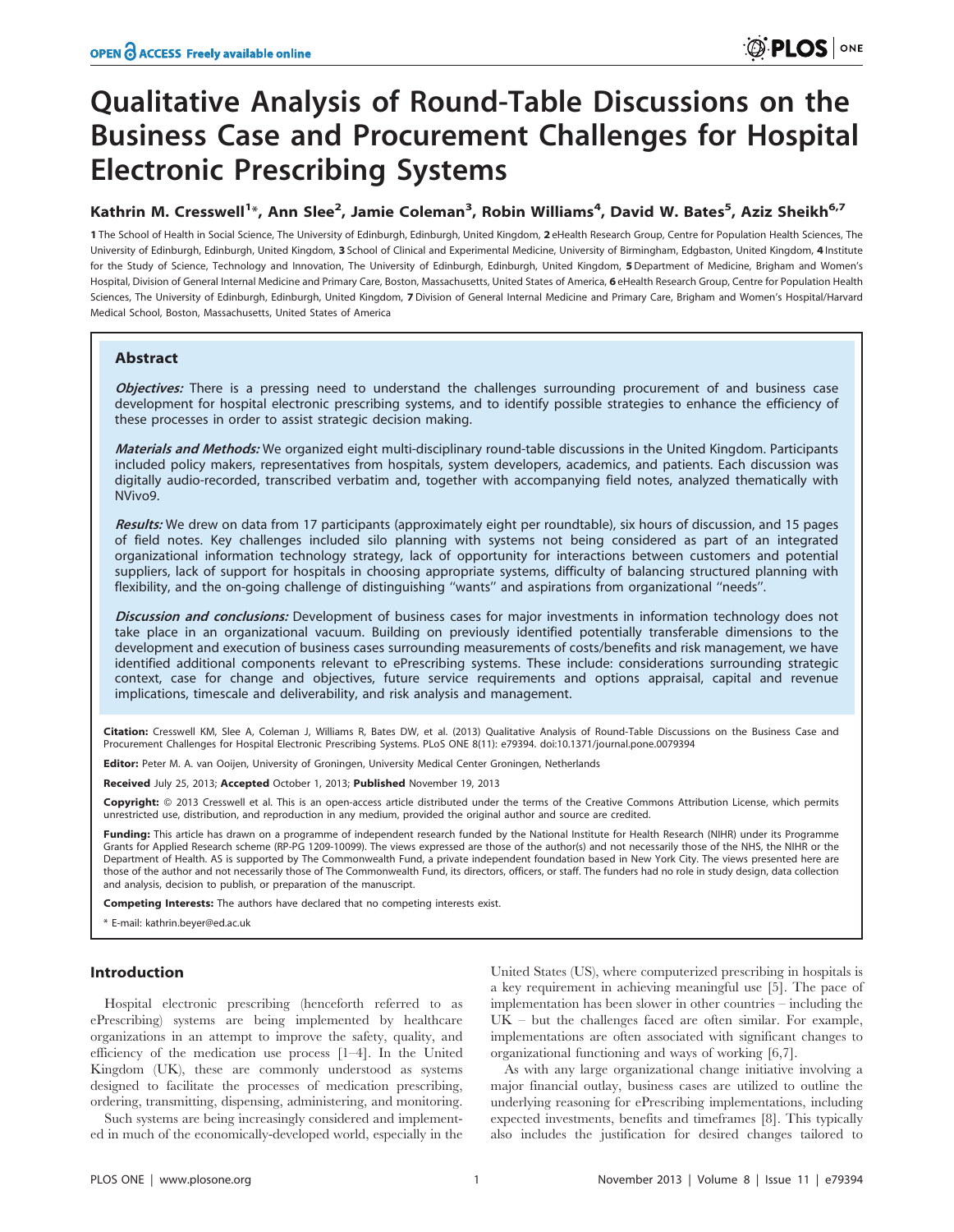individual organizational factors and is sometimes presented as an argument to obtain management commitment for the desired change [9]. However, variations in organizational contexts and needs complicate work in this area [9], this being compounded by a lack of robust empirical efforts systematically addressing key concepts and processes [9], and limited experience of adapting business cases over longer periods of time [10].

At present, decisions are often largely based on anticipated direct financial savings (or proxies to these such as improved efficiency and safety), which are then weighed against the costs of implementation or of achieving such improvements through other means. If the anticipated benefits outweigh the costs, the assumption is that the hospital will become more efficient. Business cases in the UK typically follow a specific format and this same format is used within the National Health Service (NHS) [10]. For example, the NHS Technology Adoption Centre in the UK, a national governmental body tasked with helping healthcare organizations to implement technological change, suggests core components of a business case (Table 1) [11].

There are however a number of practical challenges to developing ePrescribing business cases within the NHS. These include, but are not limited to: a lack of change management expertise; varying organizational contexts; the relative immaturity of the supplier market with a wide range of available systems with different functionalities (particularly in hospital settings), but rather limited implementation experience of most systems; the complexity of change associated with the introduction of electronic systems which also results in difficulties measuring benefits; and the fact that many systems do not include tools which can help to track benefits after implementation [12–14]. Although these applications are nearly always bundled with other types of ordering in the US, such an approach is not yet common in the UK.

Building on earlier work focusing on primary care [7,15–17], we have been commissioned to undertake a national evaluation of hospital ePrescribing systems within NHS England [18]. As part of this work, we are developing a toolkit to support and guide organizations through their implementation journey [19]. In this paper, we present findings from a series of national interactive multi-disciplinary round-table discussions aiming to understand the challenges surrounding procurement and

Table 1. Core components of a business case [11].

| Component                          |  |
|------------------------------------|--|
|                                    |  |
| <b>Executive Summary</b>           |  |
| <b>Strategic Context</b>           |  |
| Case for Change                    |  |
| Objectives                         |  |
| <b>Future Service Requirements</b> |  |
| Options Appraisal                  |  |
| Capital Implications               |  |
| Revenue Implications               |  |
| Preferred Option                   |  |
| Affordability                      |  |
| Timescale and Deliverability       |  |
| Risk Analysis and Management       |  |
| Conclusion                         |  |

doi:10.1371/journal.pone.0079394.t001

business case development, and identify possible strategies to facilitate associated commercial processes based on the findings.

#### Materials and Methods

#### Ethics and consent

This work was classed as a service evaluation by the London City & East Research Ethics Committee. We supplied an information sheet to each participant detailing the aims of the study on the day of the event. Written consent to take part was obtained from each participant, comprising a signed consent form. All participants were encouraged to discuss any questions with the research team prior to data collection. The primary goal of the round-table discussions was for participants to exchange experiences, but they were made aware that their anonymous comments would be included in a peer-reviewed, publicly accessible journal.

#### Design

We conducted a one-day event including a series of sequential, multi-disciplinary round-table discussions with two parallel groups considering the same topics (see Table 2). Participants were divided into two groups and each group participated in four group discussions (each  $\sim$  45 minutes in length amounting to a total of six hours) with designated facilitators to explore different perspectives and dynamics as well as potential ways to align interests [20].

#### **Participants**

Participants came from a diverse range of stakeholders who had an interest and/or experience in implementing ePrescribing systems in the UK. They were purposefully sampled for maximum variation to include representatives from a variety of sectors including: hospitals that had recently implemented, hospitals in the planning phase, system developers, policy makers, academics, and patients [20].

For sampling, we developed a database of over 400 individuals based in the UK with a potential interest in implementing or adopting ePrescribing systems [18]. This database was based on existing professional networks, contacts from previous related academic research projects, and targeted searches of online conference databases to identify potentially interested delegates. We sent a message with the overall aim of the roundtable discussions to all contacts, inviting interested parties to get in touch with the lead researcher (KC). A total of 47 individuals expressed interest in participating. All of these individuals were sent a draft agenda and asked to add other potentially important items as well as confirm their attendance. All participants that were interested were invited to the event, but we ensured that we had only one

Table 2. Key issues explored in the multi-disciplinary roundtable discussions.

| Conceptualization and project initiation (in two groups)                    |
|-----------------------------------------------------------------------------|
| Topic 1: What are the main issues to consider before project initiation?    |
| Topic 2: What are the main aspects involved in project initiation?          |
| Functional specification and drafting a business case (in two groups)       |
| Topic 3: How to assess available options in terms of the product?           |
| Topic 4: What are the main challenges involved in drafting a business case? |
|                                                                             |

doi:10.1371/journal.pone.0079394.t002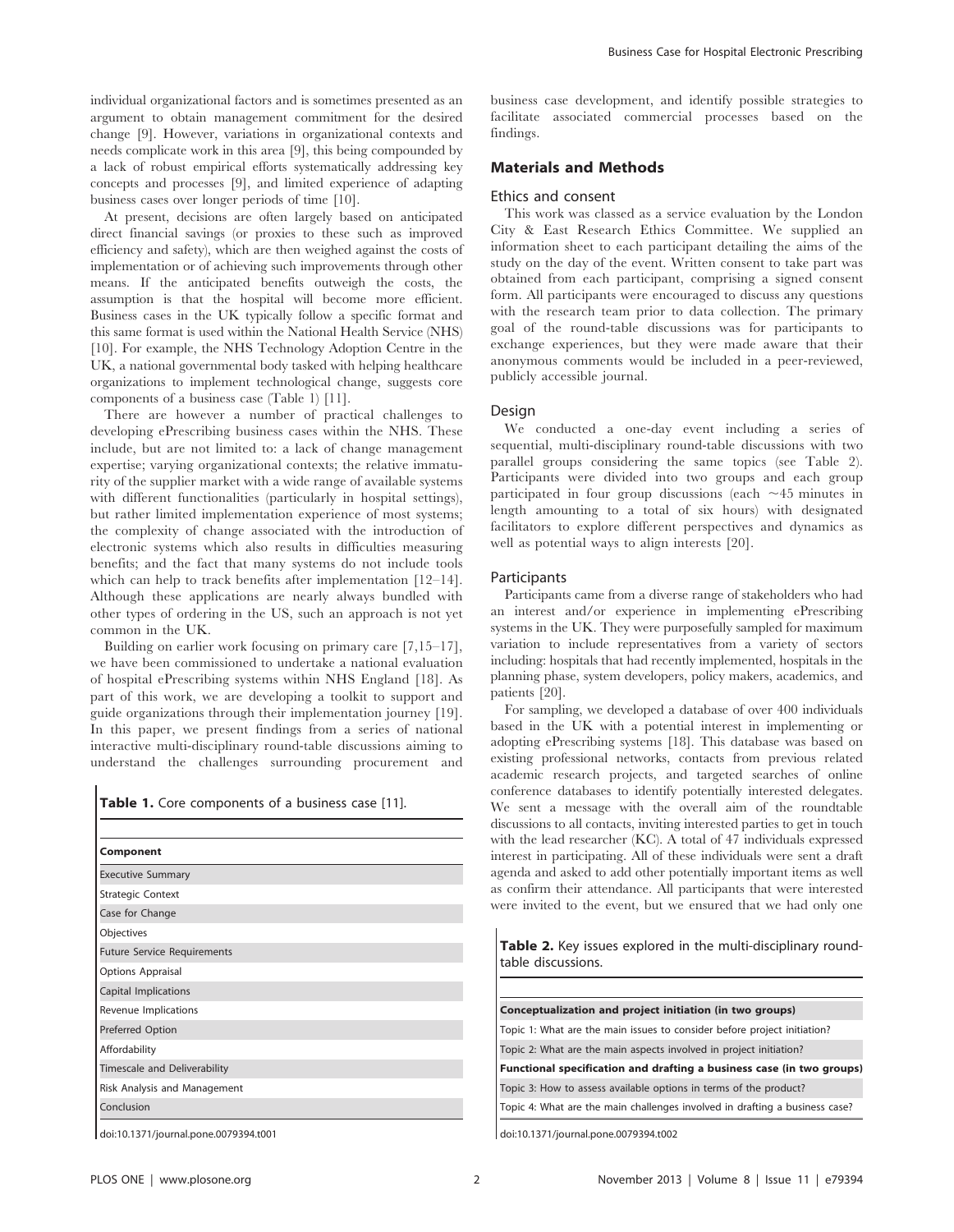representative from each hospital attending in order to maximize the range of perspectives.

We also strategically targeted specific individuals that were from under-represented areas. These were included in our initial database, but did not respond to us inviting initial expressions of interest. For example, we needed to draw on our personal contacts to get representatives from hospitals that had already implemented systems (in order to draw on a range of experiences from hospitals at different stages of implementation), as this event was viewed as being of limited value to such individuals. Overall, 12 participants were recruited through our initial efforts and we invited an additional five participants from our personal contacts.

#### Setting

The roundtable discussions took place in Birmingham, UK in October 2012 [18].

#### Data collection and handling

Before the roundtable discussions, participants were divided into two groups ensuring maximum representation of different stakeholders in each. Both groups were allocated a moderator (ASl and JC), who led the discussion ensuring focus of discussions and equal input by participants. The day had two main thematic components: 1) conceptualizing and planning implementation (see topics 1 and 2 Table 2); and 2) specifying system functionality and drafting a business case (topics 3 and 4, Table 2).

Each topic was allocated approximately 45 minutes. Each thematic part was followed by group discussion during which the two groups exchanged main areas discussed in a plenary session. The plenary sessions consisted of presentation of overall discussion points by the facilitators, followed by participants discussing similarities and differences between groups and adding additional thoughts/comments.

In the interest of maintaining confidentiality and anonymity, participant professional roles and locations were anonymized by assigning broad categories and numbers.

Each group discussion was audio-recorded and transcribed. In addition, designated researchers (KC and RP) took field notes relating to perceived dynamics and interactions between participants.

#### Data analysis

Transcribed data for each topic and group were uploaded into NVivo9 software (a qualitative data analysis software that allows organizing textual data) to facilitate coding. This was initially done along the four topic areas, followed by thematically coding emerging themes inductively [21,22]. Emerging findings were then discussed within the wider research team leading to the refinement of categories [23]. Areas that were repeatedly identified across different stakeholder groups as either being a subject of tension or agreement were explored in most detail.

We drew on a lifecycle perspective of technology implementation in analyzing the data and conceptualized the business case stage as part of the beginning of the journey towards full ePrescribing implementation [18,24,25]. This was complemented by drawing on a theoretical approach that we have developed and refined in previous work to guide data collection and analysis activities [26,27]. This provides a structure for examining different aspects of the lifecycle of ePrescribing implementation situated within the macro-context of a large, dynamic national health system. Our findings were then organized along the business case components outlined in Table 1.

#### Results

Drawing on data from 17 participants, our complete dataset comprised eight audio-recordings lasting six hours and 15 pages of researcher field notes. Participants included nine representatives from hospitals at various stages of implementation, four system developers, two policy representatives, one patient, and one academic (Table 3).

Overall, benefits of systems that were viewed as realistic amongst participants included the following:

- Reductions in prescribing errors and improved patient safety through decision support functionality and legibility;
- N Improved quality of care through improved access to information and information flow;
- $\bullet$  Improved guideline implementation and compliance;
- Secondary uses of data (e.g. audits, among many others).

We identified the following overarching themes:

• Strategic context: considering the implementation of ePrescribing as part of a wider organizational strategic development.

#### Table 3. Participant characteristics.

|                | <b>GROUP 1</b>                         | <b>GROUP 2</b>                         |
|----------------|----------------------------------------|----------------------------------------|
| $\mathbf{1}$   | Male                                   | Female                                 |
|                | Policy                                 | Policy                                 |
| $\overline{2}$ | Female                                 | Male                                   |
|                | Physician                              | Pharmacist                             |
|                | Hospital planning to<br>implement      | Hospital planning to<br>implement      |
| 3              | Male                                   | Female                                 |
|                | Project Manager                        | Project Manager                        |
|                | Hospital in process of<br>implementing | Hospital in process of<br>implementing |
| 4              | Male                                   | Female                                 |
|                | Pharmacist                             | Pharmacist                             |
|                | Hospital planning to<br>implement      | Hospital has implemented               |
| 5              | Male                                   | Female                                 |
|                | Pharmacist                             | Pharmacist                             |
|                | Hospital in process of<br>implementing | Hospital has implemented               |
| 6              | Male                                   | Female                                 |
|                | System developer                       | <b>Nurse</b>                           |
|                |                                        | Hospital planning to<br>implement      |
| 7              | Male                                   | Male                                   |
|                | System developer                       | System developer                       |
| 8              | Male                                   | Male                                   |
|                | Academic                               | System developer                       |
| 9              | Female                                 |                                        |
|                | Patient                                |                                        |

doi:10.1371/journal.pone.0079394.t003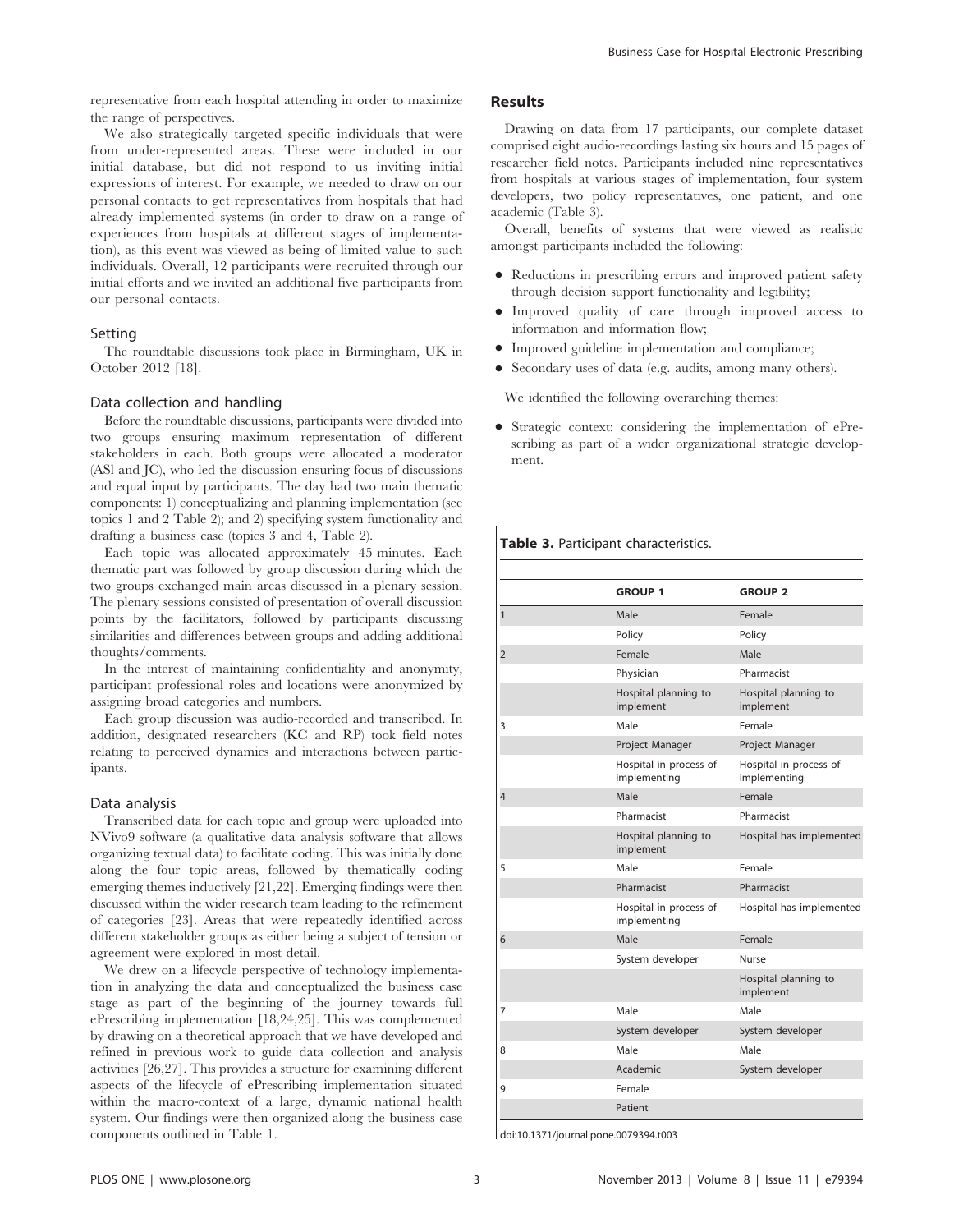- Case for change and objectives: developing and maintaining relationships between customers and system suppliers throughout procurement and implementation.
- Future service requirements and options appraisal: choosing systems based on functional specifications and drawing on experiences of other hospitals.
- N Timescale and deliverability: planning the change whilst maintaining strategic flexibility to respond to changing needs and environments.
- N Timescale and deliverability: separating ''wants and aspirations'' from organizational needs.

These are summarized in Table 4 with detailed sub-themes and will be discussed in turn with supporting illustrative quotes from the data.

## Strategic context: considering the implementation of ePrescribing as part of a wider organizational strategic development

High-level strategic direction and support from senior organizational stakeholders were viewed as important prerequisites for implementing ePrescribing systems as they were believed to affect many different aspects of organizational functioning. Senior commitment was perceived to be essential in ensuring the availability of necessary financial resources to support implementation, maintaining project momentum, and

Table 4. Themes and sub-themes emerging from the data.

coordinating efforts across the organization to improve overall business processes.

It's a hospital wide system isn't it, it's deployed right across the hospital so in some senses the ownership must sit with the top tier of management within the hospital…it's a system that's going to interconnect with so many other components of the electronic patient record so I think it's got to be owned at that level. (Group 2, Male, System developer)

Participants stated that ideally this high-level ownership should be characterized by the ''hands-on'' involvement of senior hospital staff in order to ensure that the implementation remained an organizational priority over time. This was perceived to be facilitated by integrating ePrescribing as an essential component of the overall organizational information strategy.

…it's part of the information strategy, with the current financial situation it's how it fits into the organizational strategy generally, it's not just IT [information technology] or information it's ''is this a priority for the organization? Is it something that is fundamental about how the organization does business.<sup>222</sup> (Group 1, Male, Pharmacist, hospital planning to implement)

Participants discussed two different common conceptualizations of this overall organizational information strategy. Firstly, implementation of IT could be viewed as an opportunity to

Strategic context: ePrescribing as part of a wider organizational strategy - High-level drive and support from senior organizational stakeholders - Inter-disciplinary involvement ePrescribing as an essential component of the overall organizational information strategy - Organizational information strategies and associated ePrescribing system choices Case for change and objectives: developing and maintaining relationships between customers and system suppliers - Relationship building before and throughout the implementation journey A long-term partnership characterized by mutual trust but restrained by commercial relationships - Sharing experiences of systems and suppliers through reference sites, supplier days and informal networks Future service requirements and options appraisal: system choice through functional specifications and shared experiences - Systems choice guided by functional specifications and networking with sites that have implemented Minimum system functions and outcome based specifications Restrictions in system choice and financial restrictions Pooling resources and sharing experiences Timescale and deliverability: planning the change whilst maintaining strategic flexibility Workflow and process mapping Stakeholder engagement - Investment and resources Parallel systems and interoperability - Composition of the project team - Journey as opposed to a project Changing needs and flexibility in strategy Timescale and deliverability: separating ''wants and aspirations'' from organizational needs Expectations often exceed reality - Organizational versus individual benefits Wishes versus needs doi:10.1371/journal.pone.0079394.t004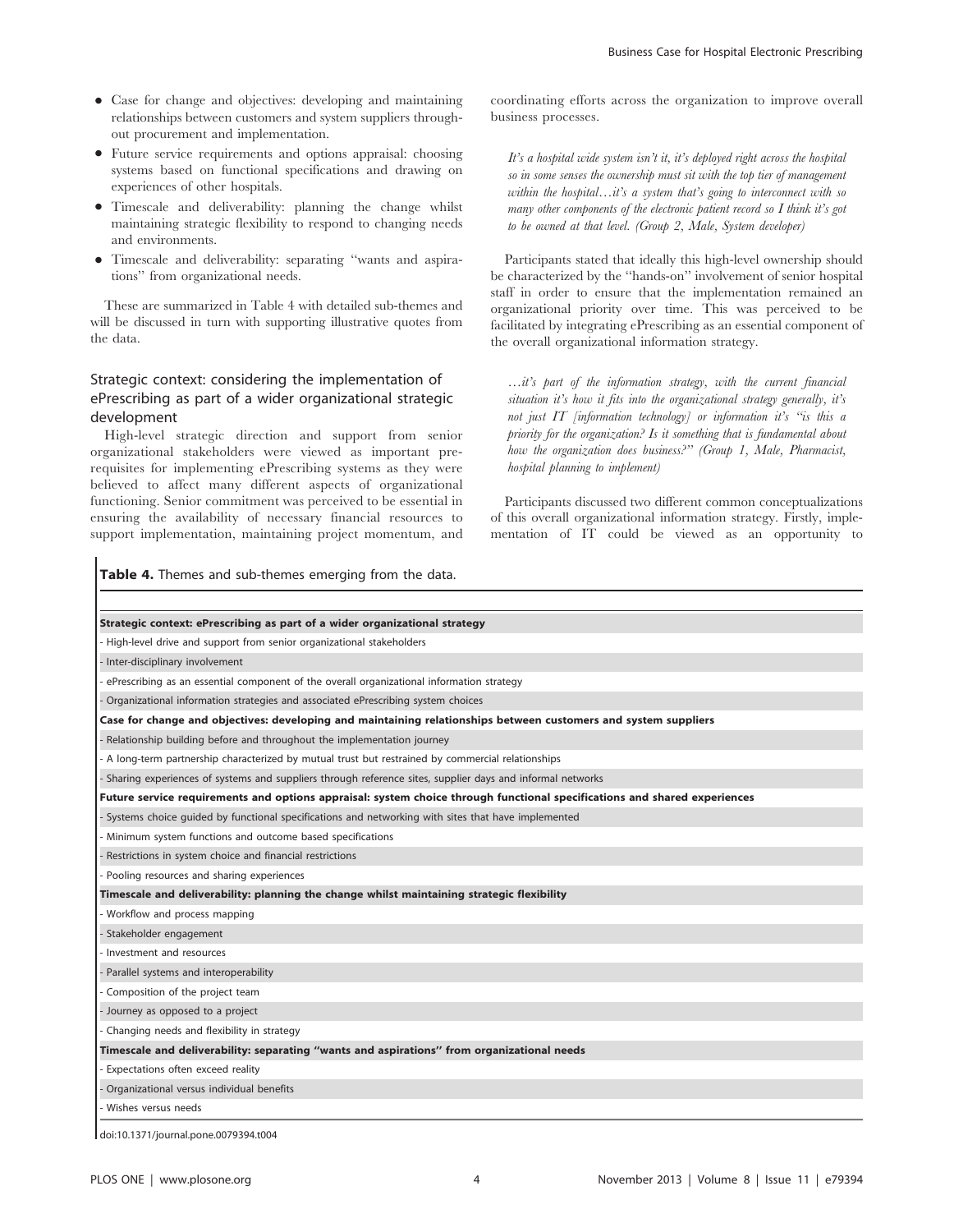fundamentally change existing ways of working and business processes. This was often stated to be associated with the hardest work, but also the biggest potential benefits. Secondly, an organizational information strategy could be viewed as a project designed to enhance existing business processes. This approach was seen to require less radical change and be easier to ''sell'' to stakeholders as changes to individual ways of working were perceived to be less fundamental. Participants stated that benefits would be quicker to realize, but also tended to be more limited than those associated with process changes in radical business process re-design.

Most hospitals do not perceive their hospital based project to be a way of radically changing the way they work as an organization or treat patients as a process. They see it as an initiation of an IT system or a new theatre or a new hospital wing or whatever project it is they're doing, it's an enhancement to existing ways of doing things rather than an opportunity for radical change. So when you think about strategy it really depends on what level it's set and what you perceive strategy to be…(Group 2, Male, System developer)

These two ways to conceptualize organizational information strategies were associated with different ePrescribing system choices: integrated systems were more commonly seen to be part of a fundamental business change strategy, whilst ''stand-alone'' ePrescribing systems (prescribing administration systems or those integrated with a pharmacy stock control system) were seen to be associated with strategies to enhance existing processes. As a result, there were therefore at least two different types of business cases for ePrescribing systems, each with very different resource implications, ownership and expected benefits.

## Case for change and objectives: developing and maintaining relationships between customers and system suppliers throughout procurement and implementation

No matter what the organizational strategy, all stakeholders agreed that establishing and maintaining good relationships between hospitals and system suppliers was a pre-requisite to any successful implementation journey. However, this was not always encouraged and was hindered by existing tendering processes that tended to promote ''arm's length'' relationships in the early stages. Relationship building with a range of suppliers should ideally start long before the signing of a formal business case, in order to understand what systems and system suppliers offered and how products would fit in with organizational processes and future plans.

The recognition that both suppliers and customers were entering a long-term working partnership which should ideally be characterized by open and honest dialogue was critical. In doing so, both should have similar underlying visions and values (as far as possible with one public service body and one commercial entity), as well as a common desire to succeed and develop together over time to meet new emerging challenges.

…most system vendors should be saying that they want to work in partnership with the NHS... it's not just about a two year thing or a three year project it's a longer term project so as part of that you have to also make sure that any organization you're working with is also aligned to your organizational values…or just as wedded to actually achieving a successful implementation at the end of it...(Group 1, Male, System developer)

Trust was viewed to be a necessary component of the relationship between customers and suppliers. Examples here included trust in that both parties were getting benefits from working together and that nobody was being ''ripped off'', but also trust on the part of the customer that the necessary functionality would be delivered by the developer.

…the process doesn't really allow you to get to know the suppliers well enough to know if you can trust them and vice versa…that long term relationship with the system supplier and it colors everything so…the mutual trust that you have so that suppliers don't feel they're getting ripped off and we don't feel we're getting ripped off. Where things have not gone well often it comes back to that and it's a war of attrition. (Group 1, Female, Physician, Hospital planning to implement)

An important aspect of engagement activity between suppliers and customers was viewed to be open and honest discussion of expectations and system capabilities, including potential limitations and risks, on both sides. Ideally, this should be coupled with system demonstrations/networking in/with sites that had already implemented relevant systems and going through test scenarios incorporating specific organizational needs. This was perceived to help hospitals apply system functionalities to their own organizational processes and see the potential benefits of a fully functioning system.

In addition to formal reference sites recommended by suppliers (which might be expected to give a 'rosy' picture of benefits and challenges), hospital staff stated that relying on informal personal and professional networks was important to obtain insights into the challenges experienced with a particular supplier, and also to explore potential benefits and approaches to successfully working with them. Informal networks were generally supported as they were perceived to have a positive influence on system choice, but unanticipated issues were mentioned in relation to formal networks.

But then that's a challenge because if those reference sites receive certain discounts or support because they're prepared to be reference sites…does that then slightly temper what they may or may not be prepared to say? (Group 2, Female, Pharmacist, hospital has implemented)

## Future service requirements and options appraisal: choosing systems based on functional specifications and drawing on experiences of other hospitals

Participants stated that actual systems choice should be guided by functional specifications. NHS Connecting for Health, an armslength governmental body charged with overseeing the implementation of national eHealth systems in England, had done important groundwork in this respect, but the national strategy was abolished in 2011 along with NHS Connecting for Health [28]. Participants argued that such functional specifications should be based on local needs, and by visiting sites that had already implemented in order to gain an insight into the practical use of the system for clinical management as well as processes associated with implementation and planning. However, hospital representatives stated that the difficulty surrounding learning from other sites was the fact that every organizational starting point and needs differed significantly; for example how a new system would interoperate with existing systems and management processes. Suppliers on the other hand felt that hospital processes did not vary as much as some hospital stakeholders thought.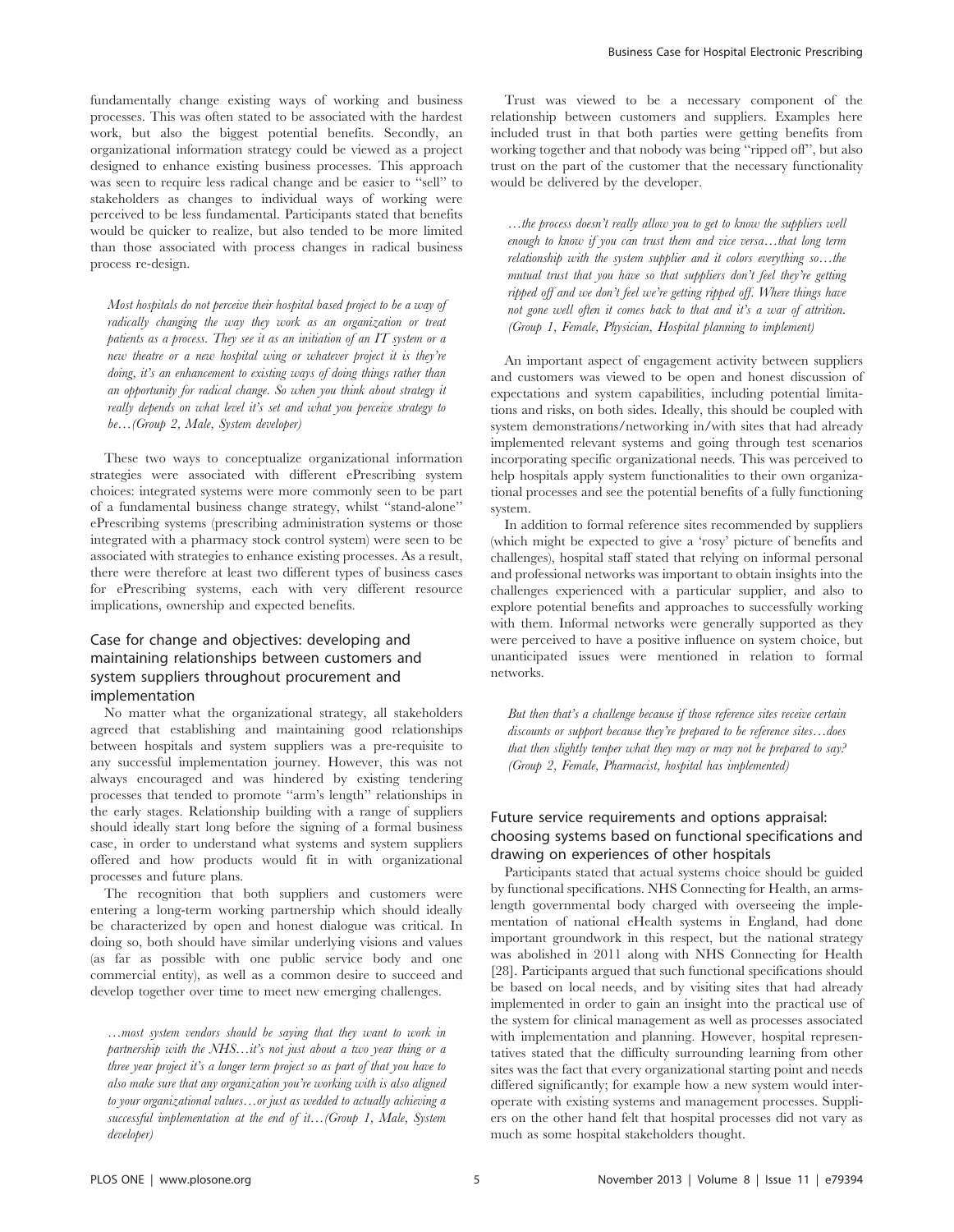All agreed that the first step relating to systems choice should be an assessment of the current status quo (in terms of existing processes and systems), a mapping-out of the desired future state, and consideration of the steps to get there. An outline of minimum system functions (including safety standards) and desired outcomes was viewed to be a necessary part of this process. Outcome-based specifications (defined as specifications based on the functional requirements for the proposed development without addressing how those outputs may be achieved) were seen as a means for customers and suppliers to achieve a common goal, but it was also acknowledged that such specifications were open to interpretation and could mean different things to different stakeholders.

…that's the difference though is that the OBS [outcome-based specification] is what the outcome is, not how it does it. Because...you can write on the spec it must have a single sign on but the OBS will be that you must have security. So that's why the OBS I would think is a better way…because it's not that level of detail but that's uncomfortable for the [hospital] because I want it to exactly, to do this rather than it needs to be able to deliver this. (Group 1, Male, Pharmacist, hospital planning to implement)

Similarly, detailed functional specifications were seen as necessary to detail specific processes, but participants also recognized the inherent tension between tight functional specifications (which were often aspirational) and associated restrictions in systems choice, suppliers and innovation which may have a detrimental effect on the tendering process.

…there are different ways to procure things nowadays and therefore a lot of the procurement approach is going to be things like restricted energies where you're producing a very tight specification so you're not necessarily going out to do anything like competitive dialogue…(Group 1, Male, Policy)

…on that supplier day there were only two suppliers and that was because of the detailed nature of our functional spec…at the beginning and so…if you want to see the full range of what's available you need to broaden your [specification]… (Group 1, Male, Pharmacist, hospital in process of implementing)

System choice and writing functional specifications were further perceived to be restricted by a limited knowledge of existing system functionality amongst the NHS as well as a lack of resources to actively seek out suppliers and spend time at reference sites.

…there's a couple of systems that have lots of…sites using them but most systems have very little experience and use and it's quite hard to equate that. And a lot of, it's very hard to go and see all of those systems and everything that's out there because the local [hospital] can't afford to send you off to do all of that. (Group 2, Female, Project Manager, hospital in process of implementing)

In order to address the issue surrounding financial restrictions, hospital representatives suggested that existing resources (e.g. relating to functional specifications, hazard assessments, implementation progress) should be pooled wherever possible and that experiences and lessons learned as well as potential areas of risk associated with different systems should be formally shared across hospitals. Such sharing of experiences was however either nonexistent, leading to efforts being duplicated across locations, or was taking place informally, leading to unequal access to information across the health service.

## Timescale and deliverability: planning the change whilst maintaining strategic flexibility to respond to changing needs and environments

Throughout the planning and implementation stages several practical issues to be included in the business case related to workflow and process mapping, stakeholder engagement, investment and resources, parallel paper and electronic systems and interoperability, and the composition of the project team.

User workflow and process mapping was viewed as necessary to provide a baseline from which the organizational strategy for change could be developed. Participants argued that organizations that were clear about current and expected organizational changes to improve efficiencies tended to find it easier to choose an appropriate system, plan for required resources, and keep to the deliverables.

…given that prescribing is the most common intervention…it's going to come in at a multiple number of points in a workflow, not necessarily just a prescribing workflow but admissions all the way through. And I think if that was done more often, and in the procurements that I've seen where organizations are very clear on how and what they want to deliver it certainly helped them challenge the vendors to actually deliver more at an earlier stage and be clear on what needs to come out of a solution. (Group 1, Male, System developer)

Most hospital stakeholders were of the opinion that the amount of resources required was often under-estimated when planning for implementation. This was most commonly perceived to be associated with implementation-related costs (as opposed to the capital needed to buy the system itself).

… what we underestimate is the amount of money we have to spend on implementation. We all think when you buy the system that's it...actually buying the system is just the beginning and  $I$  think we constantly underestimate that…(Group 1, Female, Physician, hospital planning to implement)

…the other two big things, one was interfacing, developing interfaces and making things work between different systems and the other one was the amount of operational time that's needed, so a lot of clinical pharmacy time that you wouldn't include in your project costs and probably nursing and clinical time. (Group 2, Female, Project Manager, hospital in process of implementing)

In addition, and despite acknowledging that the business case should be used as the central project planning vehicle, participants emphasized that changing needs and environments required a certain degree of flexibility. Those that had already implemented for example stated that their needs had changed throughout different stages of the journey.

… from where we started two and a half years ago it has changed dramatically and the emphasis has changed and the priorities have changed…(Group 1, Male, Project Manager, hospital in process of implementing)

Some also stated that financial aspects of the business case may need revision and refinement as more in-depth knowledge is developed over time.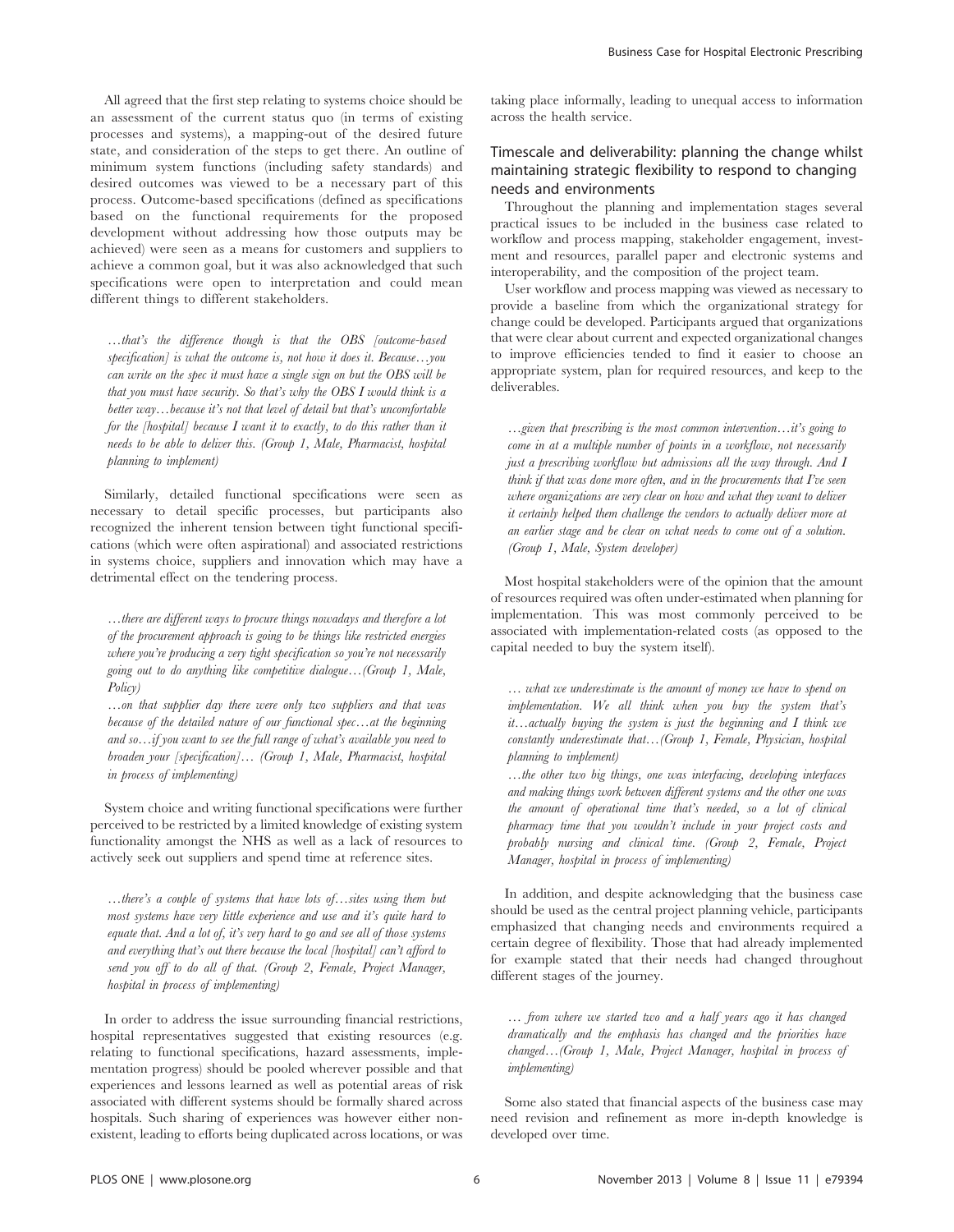…you should write just a business case for the next stage which is your procurement so it might start to touch on a lot of the areas but it wouldn't necessarily talk about financials because you wouldn't know about those so you couldn't therefore do a proper financial business case…So you'd probably look at it in terms of…reduction of clinical risks and...the sort of non-financial things but I don't know how you could do a financial business case until you've done some of the later work so the two sort of things need to almost go along side by side. (Group 1, Male, Project Manager, hospital in process of implementing)

### Timescale and deliverability: separating ''wants and aspirations'' from organizational ''needs''

Managing expectations was mentioned frequently, with the perception amongst many that most organizational stakeholders over-estimated actual benefits and underestimated potential adverse impacts of ePrescribing systems. This was perceived to be particularly true in relation to costs and individual workloads for end-users as these would, despite overall business gain, increase for some end-users with implementation.

…so the benefit is not for the person who carries out the work so there's a transfer of work. Standards improve, people have to do more work and the people who are doing the work are not the ones who see the immediate benefit. (Group 1, Female, Physician, hospital planning to implement) …in our [hospital] absolutely, it was money and it was seen as a potential way of saving, you know, saving money….we haven't been able to show that  $yet...$  (Group 1, Male, Pharmacist, hospital in process of implementing)

Currently, it was felt that especially among users, expectations of what the system would be able to do often far exceeded reality, with limited appreciation of the risks.

…part of the problem we had was that at the initial stages the expectations of the clinicians and the nurses and the pharmacists of the things that, the system we bought was going to be able to do was in no way matched up to what we've got.…(Group 2, Female, Pharmacist, hospital has implemented)

… we came out with a list, a huge great big long wish list and then have ended up with a system that doesn't achieve any of those things and so the expectations are wildly different. The expectations of our clinicians, a lot of them is that this is going to…solve lots and lots of problems and it isn't, and actually that makes the problems that it does cause…more acute to them because that's balancing the see-saw even further in the other direction. (Group 1, Male, Pharmacist, hospital in process of implementing)

In line with these high expectations, it was felt that many hospital stakeholders had developed a ''wish list'' of system features that developers were unable to fulfill. Therefore, it was argued that organizations should conceptually separate ''wants and aspirations'' from organizational needs, although this is clearly not black and white. However, better prioritization could result in more productive working relationships with developers as well as a more efficient management of user expectations.

There's like the must haves, the icing on the cake and things that would be nice to come afterwards. (Group 2, Female, Project Manager, hospital in process of implementing)

There are certain [features] which are very much aspirational, there are certain ones which are must haves and there are certain ones that are a bridge between those two ends of the spectrum and you need to be able to migrate from the must haves into the aspirational wants if they're still relevant. (Group 2, Male, System developer)

It was further acknowledged that there could be adverse effects associated with implementations and that these would need to be anticipated, measured and managed. For instance, hospitals were often forced to make ad-hoc and unanticipated system changes due to systems presenting new unexpected safety risks:

…the spec said it ought to have everything else but it doesn't and during the roll out we've had to make difficult decisions about changing things from a safety point of view as a result of things that have happened as we've rolled out. And you need the ability to do that and to respond to those quite quickly…(Group 1, Male, Pharmacist, Hospital in process of implementing)

### **Discussion**

We convened a wide variety of national stakeholders from different professional backgrounds to understand some of the challenges surrounding procurement and business case development relating to ePrescribing, and identify possible strategies to enhance the efficiency of these processes. Key findings were that such organizational change initiatives should ideally be viewed as a fundamental aspect of a wider organizational strategy, and characterized by long-term partnerships within and between the NHS and suppliers. Planning of financial resources and associated local needs is vital, although the journey must also be characterized by some strategic flexibility as new needs emerge and technologies develop over time. This also requires a realistic appreciation of the benefits and trade-offs of such systems. Key benefits were viewed as including: reductions in prescribing errors and improved patient safety through decision support functionality and legibility; improved quality of care through better access to information and information flows; improved compliance with clinical guidelines; and innovative secondary uses of data [29]. We summarize possible efficiency enhancement strategies emerging from this work in Table 5. Surprisingly, improved workflows and efficiency were not cited as benefits, although observed in previous work [8]. This may be due to the fact that systems discussed were still at relatively early stages of implementation with limited scope for customization.

When examining the literature surrounding information systems more generally, there are several existing models postulating the importance of the alignment (or fit) between business/organizational processes and IT systems [30–33]. Our findings resonate with this body of work as organizational change initiatives involving IT systems are increasingly being considered as an intricate feature of wider organizational strategies and processes. Our work has also illustrated the important inter-relationships between organizational and technical considerations [32,33]. For example, whilst strong leadership is likely to facilitate change [30], this also needs to be cognizant of emergent technical opportunities and choices and have an appreciation of how to embed these systems into everyday care processes [33].

Others have evaluated a number of specific issues around ePrescribing applications, including success factors for implementation and cost-effectiveness [8,19,34], impacts on medication safety and potential to cause harm [35]. The UK is now at a key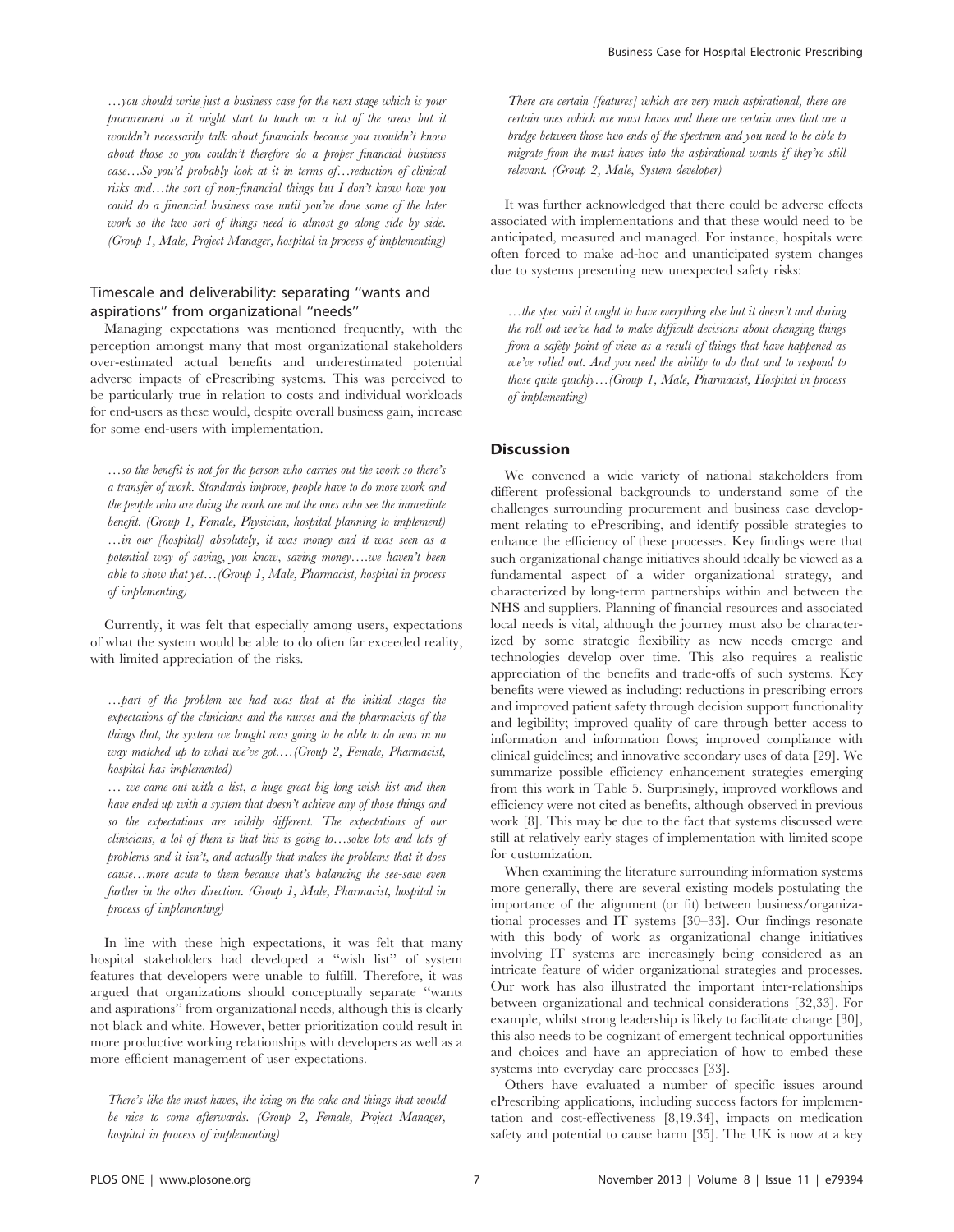#### Table 5. Possible efficiency enhancement strategies emerging from this work.

#### Strategic context

Developing a clear roadmap of how ePrescribing fits in with the wider long-term organizational IT strategy. This should involve detailed mapping of required input from and engagement of a wide range of organizational stakeholders beyond the pharmacy department. It should also include a realistic assessment/planning of anticipated benefits and a recognition that these are likely to materialize in the medium- to long-term.

#### Case for change and objectives

System choice needs to emerge from this strategy and should be informed by a detailed appreciation of the needs of different stakeholders. Ongoing evaluation of these needs through continuous engagement both prior to and after procurement is therefore vital. This requires an assessment of potential future scenarios relating to both organizational vision and existing/future system functionality, as well as an assessment of strategic alignment between organizational strategies and available systems.

#### Future service requirements and options appraisal

Longer-term relationships with suppliers can be greatly facilitated by discussing expectations on both sides in advance and agreeing on a common goal. This should involve assessing desirable and essential functionality, but also potential technical and financial constraints. Shared risk registers tackling areas of particular importance (e.g. resources, interoperability, changing needs) can be a good way of achieving this.

Networking with other healthcare organizations is essential. Designated individuals should be identified to frequently attend information sharing events and conferences in order to make and maintain important contacts.

#### Timescale and deliverability

Tracking of system benefits needs to be conducted throughout planning, implementation and routine use. This should involve baseline measurements as well as assessments of short-, medium- and longer-term benefits.

doi:10.1371/journal.pone.0079394.t005

stage, as hospitals around the country are considering embarking on this journey [6,36].

While the considerations raised in the discussions we evaluated were not exhaustive, they provide a starting point for hospitals that are planning to implement relevant systems. In doing so, they are building on the important work conducted by NHS Connecting for Health in 2009, outlining a list of questions that hospitals should ask themselves before venturing forth with implementing ePrescribing systems [28]. We offer a set of revised questions based on the results of the present work in Table 6.

Care however needs to be taken in attempting to transfer findings from this study to other contexts. This is because prior work has highlighted the highly contextualized nature of developing business cases and procurement processes of major IT systems in complex organizational environments [9]. Consequently, due to variations in need, demographics and strategies, healthcare organizations are faced with having to translate these somewhat abstract general concepts into concrete organizational

approaches. That said, there appear to be some transferable dimensions to the development and execution of business cases, which the information systems literature has begun to identify. These include information on benefits, costs and risks, as well as methods of measuring impacts [10,37–39], and can be used to support deliberations surrounding making the case for change, assessing capital and revenue implications, and risk analysis and management (Table 1). More specifically in relation to ePrescribing systems (Table 1), we have attempted to identify potentially transferable lessons in relation to strategic context (by outlining prominent organizational strategies), case for change and objectives (by beginning to gain insights into realistic benefits that can be expected), future service requirements and options appraisal (both of which can be facilitated by collaboration and networking with other organizations and suppliers), capital and revenue implications (by assessing necessary investments and resources), timescale and deliverability (by maintaining a realistic expectation of benefits and work required), and risk analysis and management

Table 6. Questions that hospitals should ask themselves before venturing forth with implementing ePrescribing systems.

| <b>Strategic context</b>                                                                                                                                                    |
|-----------------------------------------------------------------------------------------------------------------------------------------------------------------------------|
| 1. What is the overall organizational information strategy and how does ePrescribing fit into this in the short-, medium- and long-term?                                    |
| <b>Case for change and objectives</b>                                                                                                                                       |
| 2. Which system and which supplier fits best within this information strategy?                                                                                              |
| 3. Has the implementation necessary inter-disciplinary buy-in across the organization?                                                                                      |
| Future service requirements and options appraisal                                                                                                                           |
| 4. How do hospital and supplier visions and short-, medium- and long-term strategies align?                                                                                 |
| 5. Has anyone else implemented this system and what are their experiences? Ideally share experiences on an on-going basis.                                                  |
| 6. What are current organizational processes, what is the desired future state (in the short-, medium- and long-term), and what steps need to be taken to get there?        |
| 7. What functionality can local resources realistically buy now and in the future? This will also require accounting for additional staff, infrastructure, interfacing etc. |
| <b>Timescale and deliverability</b>                                                                                                                                         |
| 8. What is essential functionality and what is desirable? This should involve assessing organizational and individual needs of each professional stakeholder group.         |
| 9. What are realistic organizational and individual benefits?                                                                                                               |

10. What changes to systems, needs and strategies can be expected in the future?

doi:10.1371/journal.pone.0079394.t006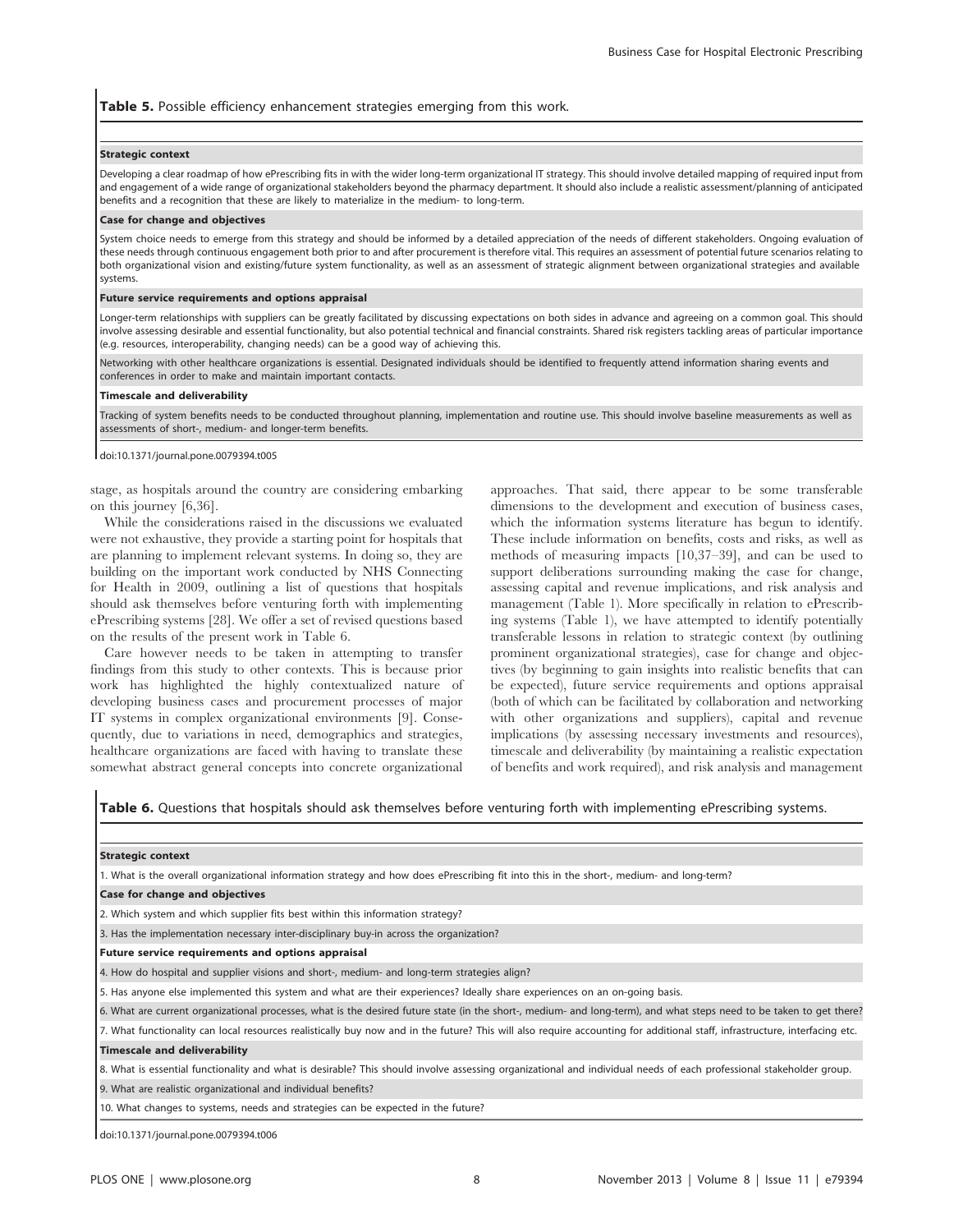(through stakeholder engagement and meaningful work process mapping).

A key strength of our efforts relates to the balance between conducting methodologically sound and theoretically informed research with high policy and clinical relevance. The work is likely to be generalizable across NHS settings, but may have more limited applicability to international health systems due to variations in context. Nevertheless, there may be some transferable lessons, particularly in relation to very large healthcare systems, such as the Veterans Health Administration or Kaiser Permanente in the US, or in relation to other health technologies. We have brought together stakeholders from different backgrounds and encouraged and facilitated frank discussion and debate in this important, but hitherto largely neglected area. Naturally, there are also limitations emerging from this balance. For example, our facilitators were not trained qualitative researchers, but practitioners with established credibility within the relevant stakeholder groups, having previously worked within NHS Connecting for Health. Similarly, the fact that discussions were recorded may have inhibited some participants from disclosing important information. It further became apparent that open discussion was somewhat inhibited in groups where system suppliers and staff from hospitals installing/using the same system were placed in one discussion group, as certain statements were feared to be perceived as potential criticism by some. In addition, the participants may not have recognized all potential benefits, and may not have been able to anticipate what their relative contributions would be. More generally, the number of participants was small, which may have resulted in limited insights relating to the range of different roles. However, the relatively intimate format also allowed all participants to contribute to discussions and ensure that their views were explored in depth.

Overall, our results have illustrated that implementation of ePrescribing systems should not take place solely within the pharmacy department – as is often perceived to be the case by some organizational stakeholders in the UK [13]. This is because these systems have a significant impact on provider time and they are intricately associated with wider organizational processes and strategies that involve changing workflows for a range of hospital professionals. Organizations need to incorporate the implementation of ePrescribing within their strategic planning from the start in order to ensure an integrated approach to improving safety and efficiency. Equally, extra-organizational groupings such as suppliers and other implementing organizations play an important role in the realization of desired benefits and system development over time. They therefore need to play a central role in organizational activities surrounding the preparation of business cases for ePrescribing systems. Networking with other implementing sites

#### References

- 1. Huckvale C, Car J, Akiyama M, Jaafar S, Khoja T, et al. (2010) Information Technology for Patient Safety. Qual Saf Health Care 19:25–33.
- 2. Kaushal R, Shojania KG, Bates DW. (2003) Effects of computerized physician order entry and clinical decision support systems on medication safety: a systematic review. Arch Intern Med 163:1409– 1416.
- 3. Appari A, Carian EK, Johnson ME, Anthony DL. (2012) Medication administration quality and health information technology: a national study of US hospitals. JAMIA 19:360–7.
- 4. Black AD, Car J, Pagliari C, Anandan C, Cresswell K, et al. (2011) The Impact of eHealth on the Quality and Safety of Health Care: A Systematic Overview. PLoS Med 8:e1000387.
- 5. Blumenthal D, Tavenner M. (2010) The ''Meaningful Use'' regulation for electronic health records. N Engl J Med 363:501–504.
- 6. Crowe S, Cresswell K, Avery AJ, Slee A, Coleman JJ, et al. (2010) Planned implementations of ePrescribing systems in NHS hospitals in England: A questionnaire study. JRSM Short Reports 1:33.

and suppliers can not only help to disseminate lessons learned, but also to ensure that systems are being developed in collaboration and refined accordingly to suit the health system as a whole.

Our findings reinforce the assumption that technical, human and organizational dimensions are situated within and influenced by a larger environment including a web of other healthcare organizations, industry stakeholders (e.g. system suppliers), the media, governmental bodies and associated policy, professional groups, and the general economic landscape [12,40–43]. The literature shows how these associated factors can shape the implementation of technology in important ways, and our work highlights the need to extend these considerations to include the early stages of the technology lifecycle, namely those that relate to conception and planning of the technological change.

#### Conclusions

Developing business cases to justify investments is a central component of planning for the implementation of ePrescribing systems. The area is ripe for discussion and debate as the number of English hospitals preparing themselves for procurement is steadily increasing [36]. In order to facilitate efficiency and maximize existing expertise, it is vital that business cases are built on a solid foundation and that lessons are shared between settings wherever possible. Building on previously identified potentially transferable dimensions to the development and execution of business cases surrounding measurements of costs/benefits and risk management, we have begun to identify components of ePrescribing system business cases that may facilitate this sharing. The UK will also have to consider the experiences of other countries around issues such as whether to link ePrescribing to other types of ordering and what the potential benefits of implementation of this technology will actually be.

#### Acknowledgments

We gratefully acknowledge the input from our Independent Programme Steering Committee, which is chaired by Prof Denis Protti: Prof Munir Pirmohamed, Prof Bryony Dean Franklin, Ms Eva Leach, Ms Rosemary Humphreys, and Ms Ailsa Donnelly. We also gratefully acknowledge the input of Rosemary Porteous (RP), who took field notes at four of the discussions; and the helpful input of two expert reviewers on an earlier version of this manuscript.

#### Author Contributions

Conceived and designed the experiments: KC A.Slee JC RW DB A.Sheikh. Performed the experiments: KC A.Slee JC. Analyzed the data: KC A.Sheikh. Contributed reagents/materials/analysis tools: KC A.Sheikh. Wrote the paper: KC A.Slee JC RW DB A.Sheikh.

- 7. Cresswell K, Bates D, Phansalkar S, Sheikh A (2011) Opportunities and challenges in creating an international centralised knowledge base for clinical decision support systems (CDSS) in ePrescribing. BMJ Qual Saf 20:625–630.
- 8. Kaushal R, Jha AK, Franz C, Glaser J, Shetty KD, et al. (2006) Return on investment for a computerized physician order entry system. JAMIA 13:261–266.
- 9. Salzmann O, Lonescu-Somers A, Steger U (2005) The business case for corporate sustainability: literature review and research options. European Management Journal 23:27–36.
- 10. van Putten B, Schubert N, Gjoncheska E (2012) ''Supporting Reuse in Business Case Development'', in Reuse in Business Case Development: Arguments, Challenges and Guidelines, van Putten J. (ed.), Wiesbaden: Springer Gabler, 2012, pp 23–39.
- 11. NHS Technology Adoption Centre. Business Case. Available: http://www.ntac. nhs.uk/HowToWhyToGuides/DopplerGuidedIntraoperative/Doppler-Business-Case.aspx Accessed 20 July 2013.
- 12. Sheikh A, Cornford T, Barber N, Avery AJ, Takian A, et al. (2011) Implementation and adoption of nationwide electronic health records in